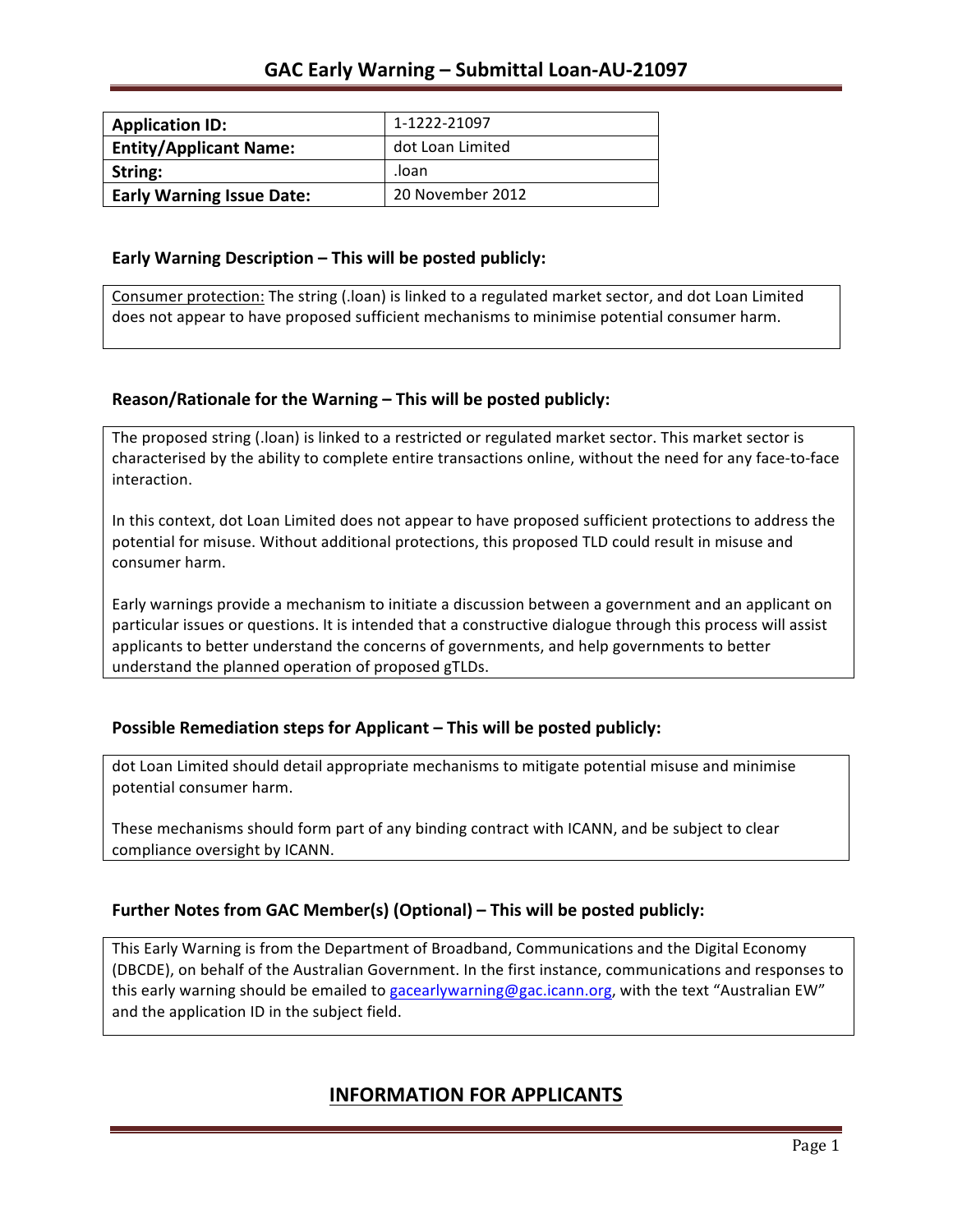# **About GAC Early Warning**

The GAC Early Warning is a notice only. It is not a formal objection, nor does it directly lead to a process that can result in rejection of the application. However, a GAC Early Warning should be taken seriously as it raises the likelihood that the application could be the subject of GAC Advice on New gTLDs or of a formal objection at a later stage in the process. Refer to section 1.1.2.4 of the Applicant Guidebook (http://newgtlds.icann.org/en/applicants/agb) for more information on GAC Early Warning.

# **Instructions if you receive the Early Warning**

**ICANN** strongly encourages you work with relevant parties as soon as possible to address the concerns **voiced in the GAC Early Warning.** 

### **Asking questions about your GAC Early Warning**

If you have questions or need clarification about your GAC Early Warning, please contact gacearlywarning@gac.icann.org. As highlighted above, ICANN strongly encourages you to contact gacearlywarning@gac.icann.org as soon as practicable regarding the issues identified in the Early Warning. 

#### **Continuing with your application**

If you choose to continue with the application, then the "Applicant's Response" section below should be completed. In this section, you should notify the GAC of intended actions, including the expected completion date. This completed form should then be sent to gacearlywarning@gac.icann.org. If your remediation steps involve submitting requests for changes to your application, see the change request process at http://newgtlds.icann.org/en/applicants/customer-service/change-requests.

In the absence of a response, ICANN will continue to process the application as submitted.

#### **Withdrawing your application**

If you choose to withdraw your application within the 21-day window to be eligible for a refund of 80% of the evaluation fee (USD 148,000), please follow the withdrawal process published at http://newgtlds.icann.org/en/applicants/customer-service/withdrawal-refund. Note that an application can still be withdrawn after the 21-day time period; however, the available refund amount is reduced. See section 1.5 of the Applicant Guidebook.

For questions please contact: gacearlywarning@gac.icann.org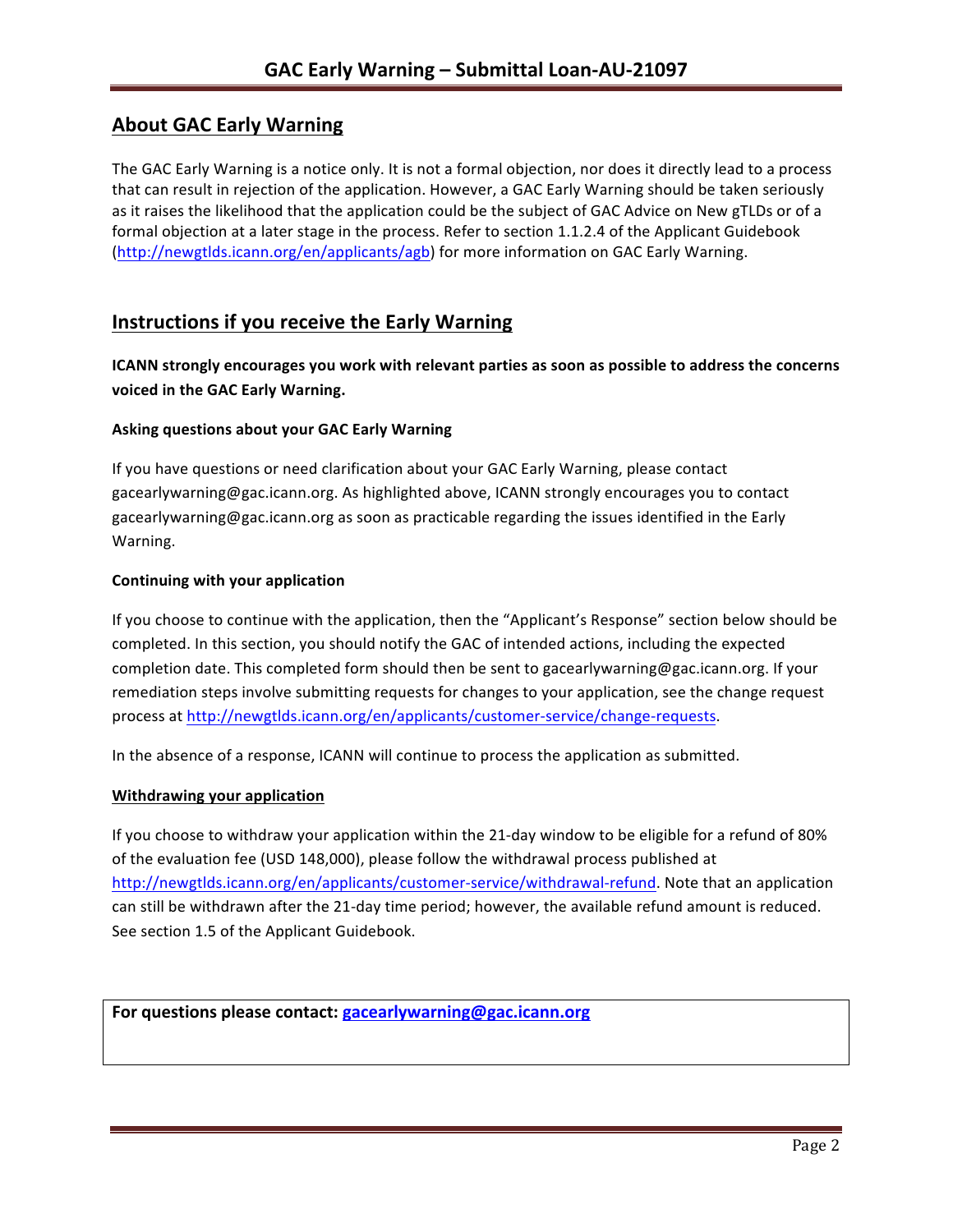**Applicant Response:**